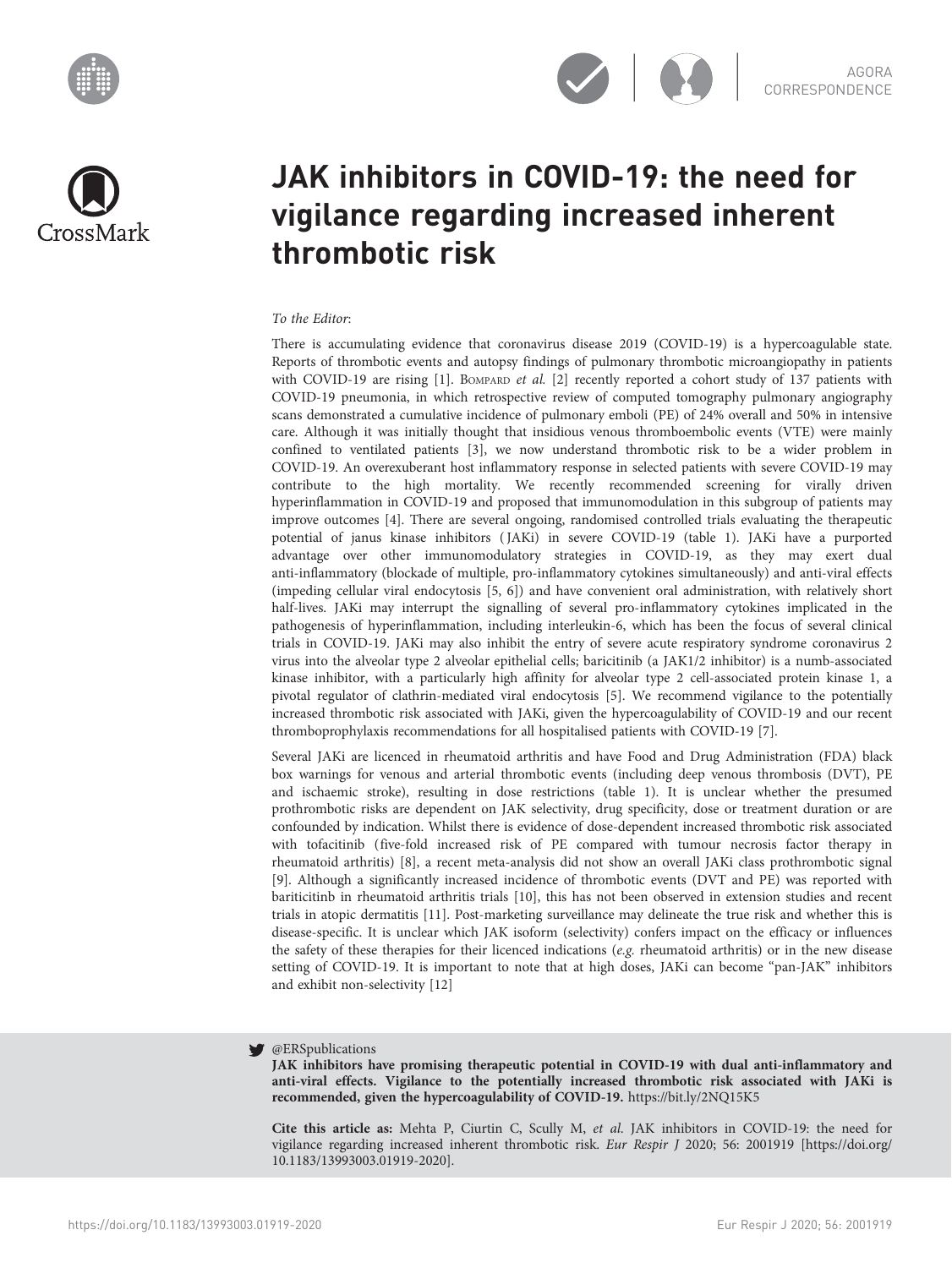| <b>JAKi and selectivity</b> | Pharmaceutical<br>company | Licensed<br>indication                                                     | Notes regarding thrombosis                                                                                                                                                                                                                                                                                                                                                                                       | <b>COVID-19 trials</b><br>registered at<br>ClinicalTrials.gov <sup>#</sup>                                                                                                                                     |
|-----------------------------|---------------------------|----------------------------------------------------------------------------|------------------------------------------------------------------------------------------------------------------------------------------------------------------------------------------------------------------------------------------------------------------------------------------------------------------------------------------------------------------------------------------------------------------|----------------------------------------------------------------------------------------------------------------------------------------------------------------------------------------------------------------|
| JAK 1/2, baricitinib        | Eli Lilly                 | Rheumatoid<br>arthritis                                                    | August 2017: SmPC revised to include a warning of<br>reports of DVT and PE in patients receiving baricitinib<br>and advised caution for use in patients with risk factors<br>for DVT/PE, such as older age, obesity, a medical<br>history of these disorders, recent surgery or<br>immobilisation<br>April 2018: FDA black box warning for DVT PE, 2 mg OD<br>approved (not 4 mg OD), due to thrombotic concerns | NCT04340232<br>NCT04362943<br>NCT04346147<br>NCT04358614<br>NCT04390464<br>NCT04320277<br>NCT04373044<br>NCT04321993<br>NCT04345289<br>NCT04365764<br>NCT04366206                                              |
| JAK 1/2, ruxolitinib        | <b>Novartis</b>           | Myelofibrosis<br>Polycythaemia                                             | No safety alert for thrombosis                                                                                                                                                                                                                                                                                                                                                                                   | NCT04348071<br>NCT04355793<br>NCT04354714<br>NCT04362137<br>NCT04377620<br>NCT04334044<br>NCT04337359<br>NCT04331665<br>NCT04366232<br>NCT04374149<br>NCT04361903<br>NCT04338958<br>NCT04348695<br>NCT04359290 |
| JAK 1/3. tofacitinib        | Pfizer                    | Rheumatoid<br>arthritis<br>Psoriatic<br>arthritis<br>Ulcerative<br>colitis | February 2019: FDA issued safety alert concerning<br>thrombotic risk<br>July 2019: FDA black box warning for DVT and PE, for the<br>10 mg BD dose (this higher dose is approved for<br>ulcerative colitis)<br>November 2019: EMA updated European product<br>information with warning for thrombosis                                                                                                             | NCT04390061<br>NCT04332042                                                                                                                                                                                     |
| JAK1, upadacitinib          | Abbvie                    | Rheumatoid<br>arthritis                                                    | August 2019: FDA black box warning for DVT, PE and<br>arterial thrombosis                                                                                                                                                                                                                                                                                                                                        | None                                                                                                                                                                                                           |
| JAK2, fedratinib            | Celgene                   | Myelofibrosis                                                              | No safety alert for thrombosis                                                                                                                                                                                                                                                                                                                                                                                   | None                                                                                                                                                                                                           |

### <span id="page-1-0"></span>TABLE 1 Summary of relevant licensed janus kinase inhibitors ( JAKi) and thrombotic concerns

It is not clear whether the coronavirus disease 2019 (COVID-19) trials excluded patients at risk of thrombosis or mandated thromboprophylaxis. SmPC: summary of medicinal product characteristics; PE: pulmonary emboli; DVT: deep venous thrombosis; FDA: Food and Drug Administration; OD: once daily; BD twice daily: EMA: European Medicines Agency. # : n=27 as of 18 May 2020.

> Discussion continues regarding whether JAKi have a causal role in thrombotic events, or whether this represents a higher background thrombotic risk [[13\]](#page-2-0). Indeed, VTE risk in rheumatoid arthritis (0.3–0.7 per 100 patient years) is greater compared with the general population (0.1–0.4 per 100 patient years) [[13](#page-2-0)]. Intriguingly, unlike baricitinib, ruxolitinib does not carry a VTE warning, despite both being selective JAK 1/2 inhibitors. Conversely, it has been suggested that ruxolitinib may lower the inherently raised thrombotic risk in myeloproliferative neoplasms [\[14\]](#page-2-0). Extrapolating this reassurance for ruxolitinib to COVID-19 is inappropriate as data for baricitinib and ruxolitinib are derived from different disease populations and their respective safety signals may be confounded by indication.

> Clinical trials in COVID-19 using immunomodulation, including JAKi, intend to recruit patients with the most severe disease, and it is hypothesised that these patients are more hypercoagulable. We recommend risk mitigation strategies, including considering excluding patients with high thrombotic risk, treatment with standard- or intermediate-dose low molecular weight heparin prophlyaxis [[7](#page-2-0)] during hospitalisation and considering extended-duration thromboprophylaxis after discharge from hospital, with monitoring for thromboses during the treatment and follow-up periods.

> JAKi represent significant therapeutic advances but are relatively new drugs with evolving safety profiles. Potential prothrombotic risk may be a class effect of JAKi, which is concerning given the evidence of